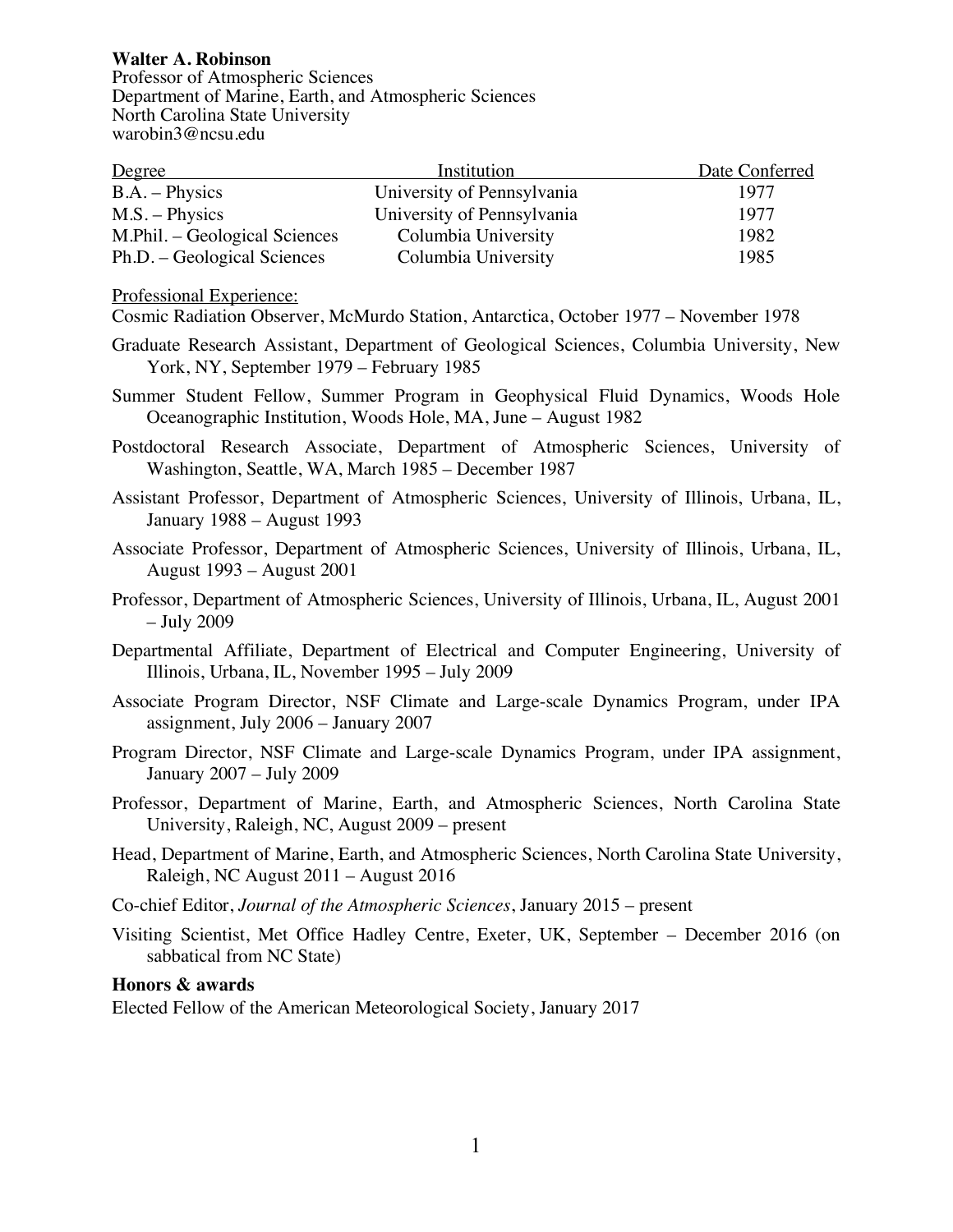#### **Publications**

*Journal articles*

- Rind, D., W. L. Donn, & W. A. Robinson, 1981: Stratospheric variability in summer. *J. Appl. Meteor.*, **<sup>20</sup>***,* 900-909.
- Robinson, W. A., 1985: A model of the wave 1-wave 2 vacillation in the winter stratosphere. *J. Atmos. Sci.*, **42***,* 2289-2304.
- Robinson, W. A., 1986: Interactions between stationary planetary waves in the stratosphere. *J. Atmos. Sci.*, **43***,* 1006-1016.
- Robinson, W. A., 1986: The application of the quasi-geostrophic Eliassen-Palm flux to the analysis of stratospheric data. *J. Atmos. Sci.,* **43***,* 1017-1023.
- Robinson, W. A., 1986: The behavior of planetary wave 2 in preconditioned zonal flows. *J. Atmos. Sci.*, **<sup>43</sup>***,* 3109-3121.
- Robinson, W. A., 1987: Two applications of potential vorticity thinking. *J. Atmos. Sci.*, **44***,* 1554-1557.
- Robinson, W. A., 1988: Analysis of LIMS data by potential vorticity inversion. *J. Atmos. Sci.*, **45***,* 2319-2342.
- Robinson, W. A., 1988: Irreversible wave-mean flow interactions in a mechanistic model of the stratosphere. *J. Atmos. Sci.*, **45***,* 3413-3430.
- Robinson, W. A., 1989: On the structure of potential vorticity in baroclinic instability. *Tellus*, **41A**, 275- 284.
- Robinson, W. A., 1991: The dynamics of low-frequency variability in a simple model of the global atmosphere. *J. Atmos. Sci.*, **48**, 429-441.
- Chen, P., & W. A. Robinson, 1991: The effects of transience on the propagation of stratospheric planetary waves. *J. Atmos. Sci.,* **48**, 1078-1092.
- Robinson, W. A., 1991: The dynamics of the zonal index in a simple model of the atmosphere. *Tellus,* **43A**, 295-305.
- Qin, J., & W. A. Robinson, 1992: Barotropic dynamics of interactions between synoptic and low- frequency eddies. *J. Atmos. Sci.*, **49**, 71-79.
- Robinson, W. A., & J. Qin, 1992: Predictability of the zonal index in a global model. *Tellus*, **44A**, 331- 338.
- Chen, P., & W. A. Robinson, 1992: Propagation of planetary waves between the troposphere and stratosphere. *J. Atmos. Sci.*, **49**, 2533-2545.
- Robinson, W. A., 1993: The generation of ultralow-frequency variations in a simple global model. *J. Atmos. Sci.*, **50**, 137-143.
- Robinson, W. A., 1993: Mechanisms of low-frequency variability in a simple model with orography. *J. Atmos. Sci.*, **50**, 878–888.
- Qin, J., & W. A. Robinson, 1993: On the Rossby wave source and the steady linear response to tropical forcing. *J. Atmos. Sci.*, **50**, 1819–1823.
- Feldstein, S. B., & W. A. Robinson, 1994: Comments on "Spatial structure of ultra-low-frequency variability of the flow in a simple atmospheric circulation model," by I. N. James and P. M. James. *Quart. J. Roy. Meteor. Soc.*, **120**, 739–745.
- Robinson, W. A., 1994: Comments on "Horizontal divergence associated with zonally isolated jet streams." *J. Atmos. Sci.,* **51**, 1760–1761.
- Robinson, W. A., 1994: Eddy feedbacks on the zonal index and eddy-zonal flow interactions induced by zonal flow transience. *J. Atmos. Sci.*, **51**, 2553–2562.
- Huang, H.-P. & W. A. Robinson, 1995: Barotropic model simulations of the North Pacific retrograde disturbances. *J. Atmos. Sci.,* **52**, 1630–1641.
- Qin, J., & W. A. Robinson, 1995: The impact of tropical forcing on extratropical predictability in a simple global model. *J. Atmos. Sci.,* **52**, 3895–3910.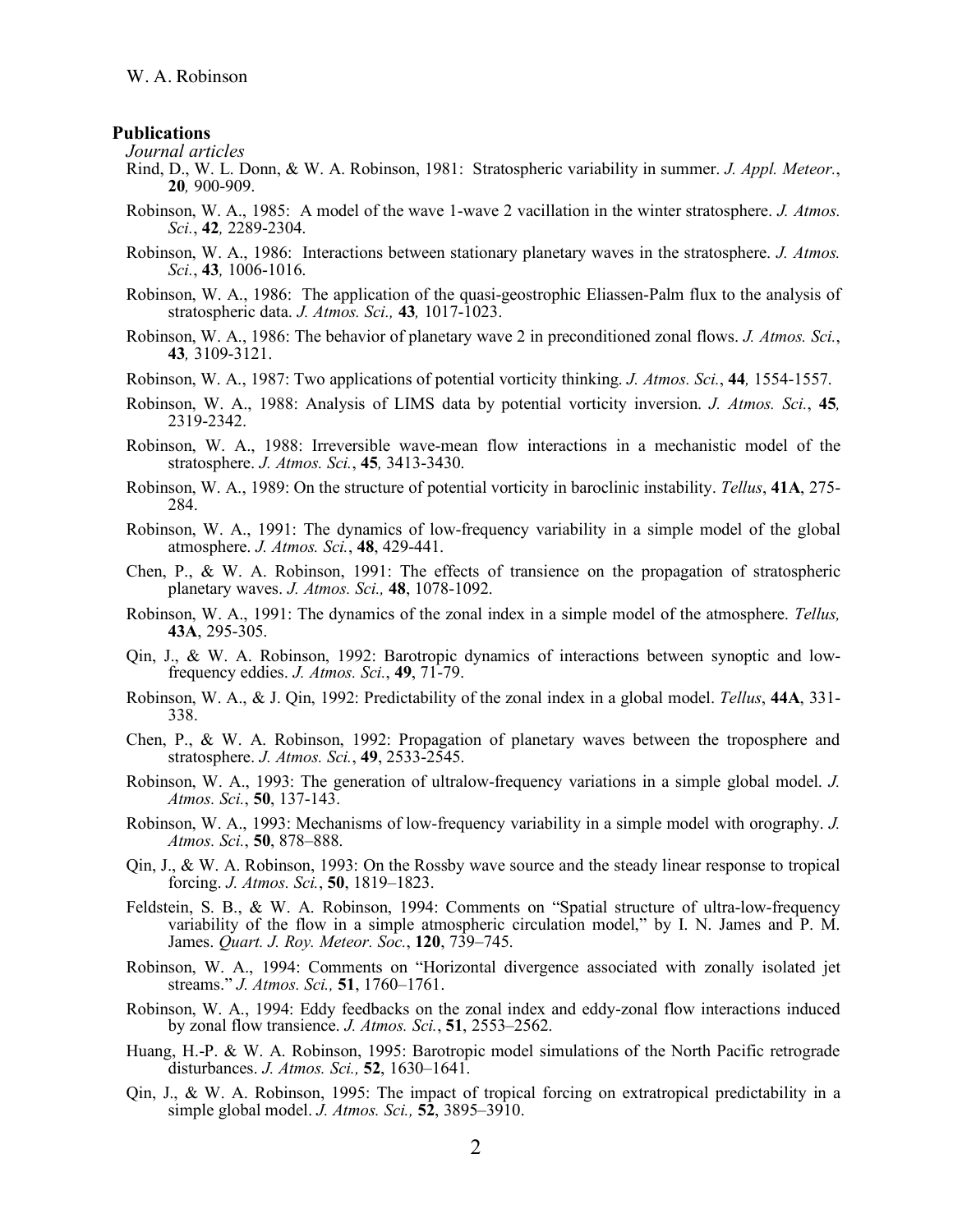- Robinson, W. A., 1996: Does eddy feedback sustain variability in the zonal index? *J. Atmos. Sci.,* **53**, 3556–3569.
- Robinson, W. A., 1997: Dissipation dependence of the jet latitude. *J. Climate,* **10**, 176–182.
- Peng, S., W. A. Robinson, & M. P. Hoerling, 1997: The modeled atmospheric response to midlatitude SST anomalies and its dependence on background circulation states. *J. Climate,* **10**, 971–987.
- Huang, H.-P., & W. A. Robinson, 1998: Two-dimensional turbulence and persistent zonal jets in a global barotropic model. *J. Atmos. Sci.,* **55**, 611–632.
- Lieberman, R. S., W. A. Robinson, & 14 others, 1998: HRDI observations of mean meridional winds at solstice. *J. Atmos. Sci*., **55**, 1887-1896.
- Herman, R. L., W. A. Robinson, & S. J. Franke, 1999: Observational evidence of two-day/gravity wave interaction using MF radar. *Geophys. Res. Lett.,* **26**, 1141-1144.
- Franke, P. M., & W. A. Robinson, 1999: Nonlinear behavior in the propagation of atmospheric gravity waves. *J. Atmos. Sci.*, **56**, 3010-3027.
- Robinson, W. A., 2000: A baroclinic mechanism for the eddy feedback on the zonal index. *J. Atmos. Sci.,* **57**, 415–422.
- Robinson, W. A., 2000: Review of WETS: The Workshop on Extra-Tropical SST anomalies. *Bull. Amer. Meteor. Soc.,* **81**, 567–577.
- Weickmann, K. M., W. A. Robinson, & M. C. Penland, 2000: Stochastic and oscillatory forcing of global atmospheric angular momentum. *J. Geophys. Res.*, **105**, 15,543-15,557.
- Peng, S., & W. A. Robinson, 2001: Relationships between atmospheric internal variability and the responses to an extratropical SST anomaly. *J. Climate*, **14**, 2943-2959.
- Peng, S., W. A. Robinson, & S. Li, 2002: North Atlantic SST forcing of the NAO and relationships with intrinsic hemispheric variability. *Geophys. Res. Lett.,* **29**, 10.1029/2001GL014043.
- Robinson, W. A., 2002: On the midlatitude thermal response to tropical warmth. *Geophys. Res. Lett.,* **29**, 10.1029/2001GL014158.
- Kushnir, Y., W. A. Robinson, I. Bladé, N. M. J. Hall, S. Peng, & R. Sutton, 2002: Atmospheric GCM response to extratropical SST anomalies: evaluation and synthesis. *J. Climate*, **15**, 2233-2256.
- Robinson, W. A., R. Reudy, & J. E. Hansen, 2002: GCM simulations of recent cooling in the Eastcentral United States. *J. Geophys. Res.*, **107**, 4748.
- Peng, S., W. A. Robinson, & S. Li., 2003: Mechanisms for the linear and nonlinear NAO responses to the North Atlantic SST tripole. *J. Climate*, **16**, 1987-2004.
- Seager, R., Y. Kushnir, N. Harnik, W. A. Robinson, & J. Miller, 2003: Mechanisms of hemispherically symmetric climate variability. *J. Climate*, **16**, 2960-2978.
- Li, S., W. A. Robinson, & S. Peng, 2003: Influence of the North Atlantic SST tripole on northwest African rainfall. *J. Geophys. Res.*, **108**, 10.1029/2002JD003130.
- Robinson, W. A., S. Li, & S. Peng, 2003: Dynamical nonlinearity in the atmospheric response to Atlantic sea surface temperature anomalies. *Geophys. Res. Lett.*, **30**, 10.1029/2003GL018416.
- Robinson, W. A. 2004: Comments on "The structure and composition of the annular modes in an aquaplanet general circulation model". *J. Atmos. Sci.*, **61**, 949–953.
- Song, Y., & W. A. Robinson, 2004: Dynamical mechanisms for stratospheric influences on the troposphere. *J. Atmos. Sci.*, **61**, 1711-1725.
- Peng, S., W. A. Robinson, S. Li, & M. P. Hoerling, 2004: Tropical Atlantic SST forcing of coupled North Atlantic Seasonal Responses, *J. Climate*, **18**, 480-496.
- Mitas, C., & W. A. Robinson, 2004: Atmospheric stability in a generalized barotropic model. *J. Atmos.*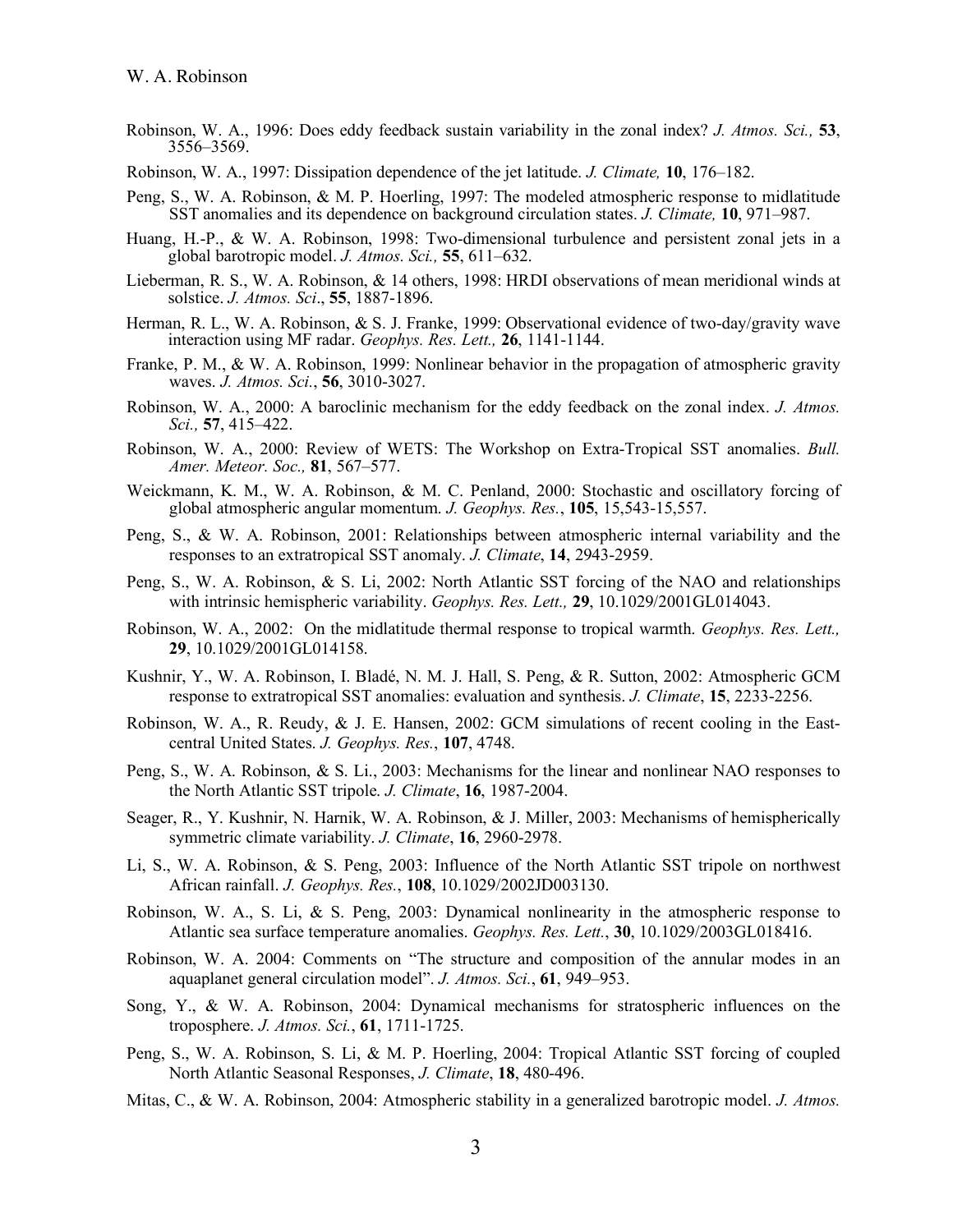*Sci.*, **62**, 476-491.

- Seager, R., N. Harnik, W. A. Robinson, Y. Kushnir, M. Ting, H.-P. Huang, & J. Velez, 2005: Mechanisms of ENSO forcing of hemispherically symmetric precipitation variability. *Quart. J. Royal. Meteor. Soc.*, **131**, 1501-1527.
- Li, F., A. Z. Liu, G. R. Swenson, J. H. Hecht, & W. A. Robinson, 2005: Observations of gravity wave breakdown associated with dynamical instabilities. *J. Geophys. Res.*, **110**, D09S11, doi:10.1029/2004JD004849.
- Kushnir, Y., W. A. Robinson, P. Chang, & A. W. Robertson, 2006: The physical basis for predicting Atlantic sector seasonal-to-interannual climate variability. *J. Climate*, **19**, 5949--5970.
- Black, R. X., B. A. McDaniel, & W. A. Robinson, 2006: Stratosphere-troposphere coupling during spring onset. *J. Climate*, **19**, 4891-4901.
- Peng, S., W. A. Robinson, S. Li, M. P. Hoerling, and M. A. Alexander, 2006: Effects of Ekman transport on the NAO response to a tropical Atlantic SST forcing. *J. Climate,* **19**, 4803-4818.
- Robinson, W. A., 2006: On the self-maintenance of midlatitude jets. *J. Atmos. Sci.*, **63**, 2109-2122.
- Li, S, W. A. Robinson, M. P. Hoerling, & K. M Weickmann, 2007: Dynamics of the extratropical response to a tropical Atlantic SST anomaly. *J. Climate*, **20**, 560-574.
- Chen, G., I. M. Held, & W. A. Robinson, 2007: Sensitivity of the latitude of the surface westerlies to surface friction. *J. Atmos. Sci.*, **64**, 2899-2915.
- Li, Z., W. Robinson, & A. Z. Liu, 2009: Sources of gravity waves in the lower stratosphere above South Pole. *J. Geophys. Res. Atmos.,* **114**, 10.1029/2008JD011478.
- Sun, L., & W. A. Robinson, 2009: Downward influence of stratospheric final warming events in an idealized model. *Geophys. Res. Lett.* **36,** 10.1029/2008GL036624.
- Sun, L., W. A. Robinson, & G. Chen, 2011: The role of planetary waves in the downward influence of stratospheric final warming events. *J. Atmos. Sci.*, **68**, 2826-2843.
- Sun, L., W. A. Robinson, & G. Chen, 2012: The predictability of stratospheric warming events: more from the troposphere or the stratosphere? *J. Atmos. Sci.*, **69**, 768–783.
- Willison, J., W. A. Robinson, & G. M. Lackmann, 2013: The importance of resolving mesoscale latent heating in the North Atlantic storm track. *J. Atmos. Sci.*, **70**, 2234–2250.
- Sun, L., G. Chen, & W. A. Robinson, 2014: The role of stratospheric polar vortex breakdown in Southern Hemisphere climate trends. *J. Atmos. Sci.*, **71**, 2335-2353.
- Marciano, C. G., G. M. Lackmann, & W. A. Robinson, 2015: Changes in U.S. East Coast cyclone dynamics with climate change. *J. Climate*, **28**, 468–484.
- Willison, J., W. A. Robinson, & G. M. Lackmann, 2015: North Atlantic storm-track sensitivity to warming increases with model resolution. *J. Climate*, **28**, 4513–4524.
- Michaelis, A. C., J. Willison, G. M. Lackmann, & W. A. Robinson, 2017: Changes in winter North Atlantic extratropical cyclones in high-resolution regional pseudo-global warming simulations. *J. Climate*, **30**, 6905-6925.
- Long, X. & W. A. Robinson, 2017: Dynamical Heating of the Arctic Atmosphere during the Springtime Transition. *J. Climate,* **30**, 9539–9553.

#### *Books*

Robinson, W. A., 2001: *Modeling Dynamic Climate Systems.* Springer, 210 pp.

Robinson, W. A., 2007: Eddy-mediated interactions between low latitudes and the extratropics. Invited chapter in *Global Circulation of the Atmosphere*, T. Schneider and A. Sobel, *eds*., Princeton University Press.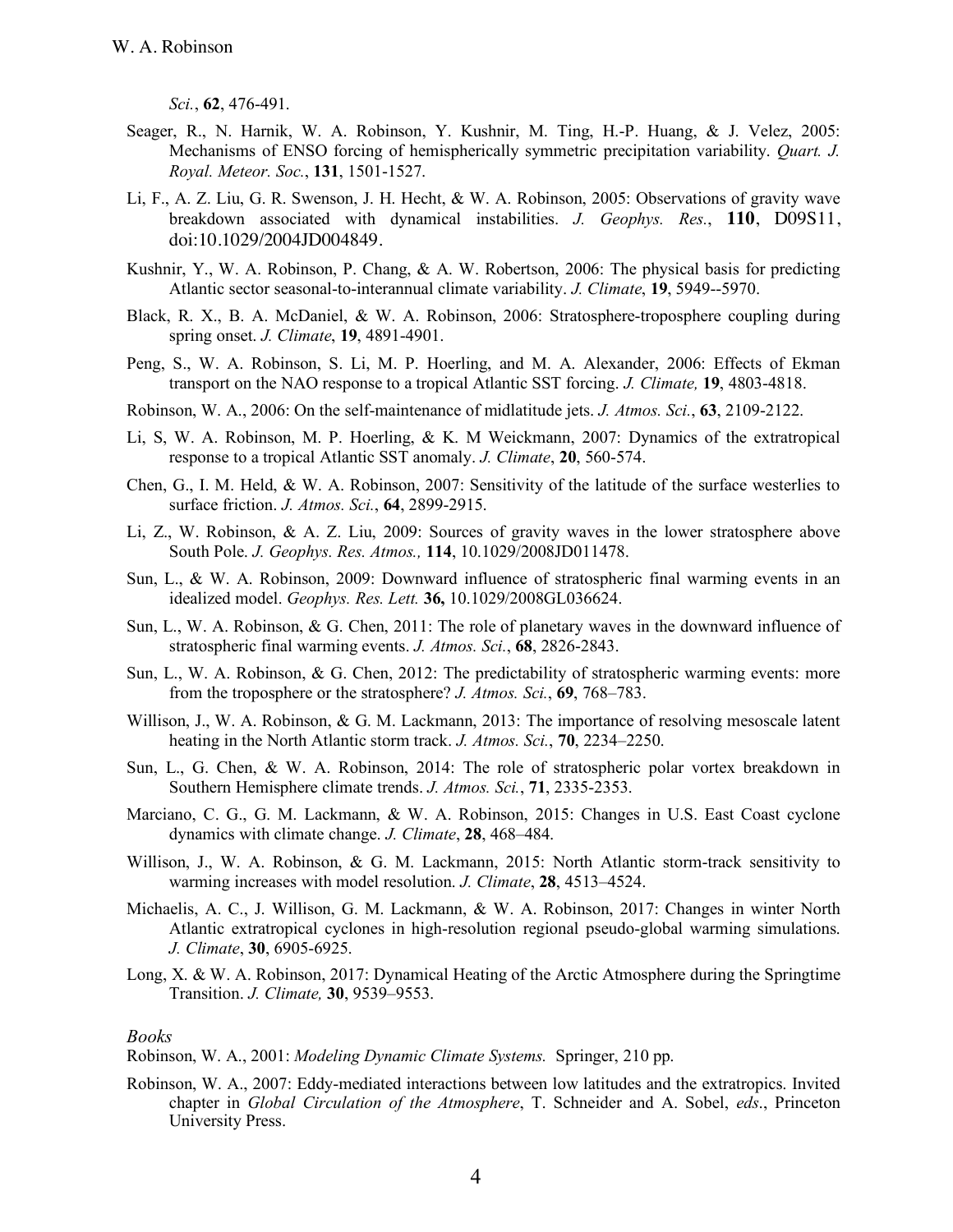Booth, J. F., & W. A. Robinson, 2018: How Will Storms and the Stormtracks Change? Extratropical Cyclones on a Warmer Earth. Invited chapter in *Our Warming Planet: Topics in Climate Dynamics***,** C. Rosenzweig *et al.,* eds., World Scientific.

### *Other articles*

- Robinson, W. A., 1982: Second order constraints on the amplitudes of vertically propagating Rossby waves, in Woods Hole technical report, 1982 Summer Study Program in Geophysical Fluid Dynamics.
- Robinson, W. A., 1991: "Tradition, Tradition," book review of *Physics: Principles and Problems.* In Bookwatch Reviews, Vol. 4, No. 6, published by the National Center for Science Education, Inc., P. O. Box 9477, Berkeley, CA 94709.
- Robinson, W. A., 1992: Invited book review of *Physics of Climate,* by Oort and Peixoto. In *Bull. Amer. Meteor. Soc.*, **73**, 1856–1857.
- Robinson, W. A., 1995: Invited book review of *Introduction to Geophysical Fluid Dynamics,* by Cushman-Roisin. In *J. of Geological Education*, **43**, 433–434.
- Robinson, W. A., 1997: "Forecasting the Next Century's Weather." Invited book review of the IPCC Reports. *IEEE Spectrum*, Jan 1997, 10-14.
- Robinson, W. A., 1999: "History of a young science." Invited book review of *Greenhouse* by Gale Christianson. *IEEE Spectrum*, Nov 1999, 16-17.
- Robinson, W. A., 2003: "Stratospheric influences on weather and climate." Invited contribution to the McGraw-Hill 2003 *Yearbook of Science and Technology*.
- Robinson, W. A., 2016: "A departmental approach to addressing the problem of sexual harassment and assault in field experiences," *In the Trenches*, **6**, 12-13.

# **Theses Supervised**

## **M.S.**

- Inna Shapiro (UIUC), "Momentum Budget of the Climatological Annual Cycle in the Tropical Upper Troposphere," October 1999
- Luis Berjano (UIUC), "The Zonal Momentum Response to ENSO", May 2001
- Jeff Willison (NC State), May 2012, "The Role of Diabatic Processes in the North Atlantic Stormtrack"
- Michelle Cipullo (NC State), December 2013, "High-resolution Modeling Studies of the Changing Risks of Damage from Extratropical Cyclones
- Alexandra Gizzi (NC State), "Storm Tracks and Persistent Anomalies in Future Climates", in progress
- Katie Boaggio (NC State), "Climate and Resolution Sensitivities of the Extratropical Storm Tracks in the UPSCALE Simulations," in progress

## **Ph.D. (co-supervisor in parentheses)**

Ping Chen (UIUC), "Dynamics of Planetary Waves in the Atmosphere," January 1992

- Jianchun Qin (UIUC), "Atmospheric Predictability in the Presence of Tropical Forcing," October 1993
- Patricia Franke (Erhan Kudeki) (UIUC), "Breaking Gravity Waves in the Mesosphere," April 1996
- Huei-Ping Huang (UIUC), "Barotropic Models of Low-frequency Variability," May 1997

David Werth (UIUC), "Low-frequency Variability in the Stratosphere," June 1997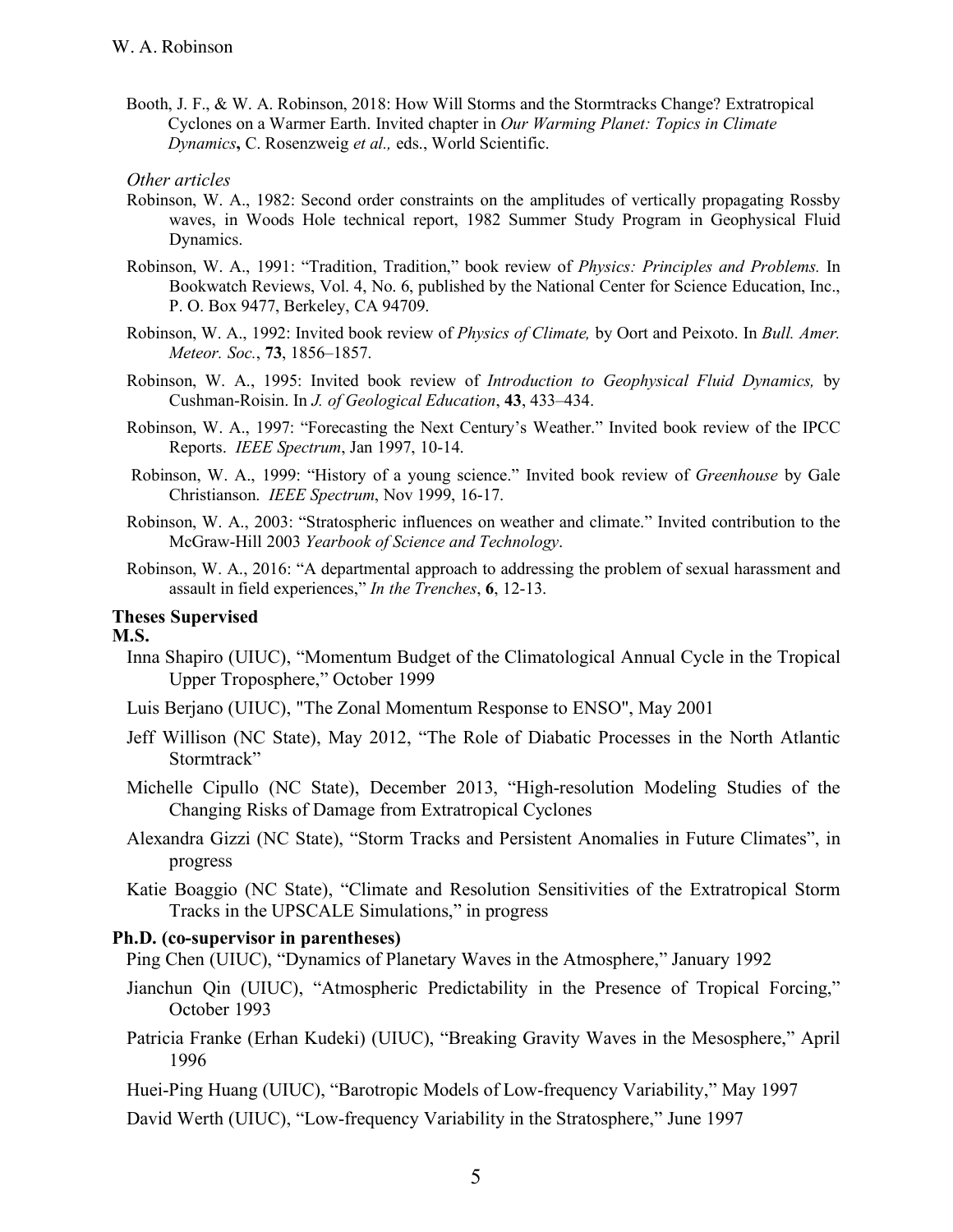- Redina Herman (UIUC), "Mesospheric Interactions of Gravity Waves with the Large-scale Flow," August 2003
- Christos Mitas (UIUC), "Generalized Barotropic Models of Atmospheric Low-frequency Variability," August 2003
- Feng Li (Gary Swenson) (UIUC), "A Dynamical Study of Gravity Waves and Instabilities in the Mesopause Region at Maui, Hawaii," April 2005
- Lantao Sun (UIUC), "Downward Influence of Stratospheric Final Warming Events in an Idealized Model," June 2010
- Jeff Willison (NC State), "Changes in the Atlantic Stormtrack with Climate Change", December 2015
- Xiaoyu Long (NC State), "The Dynamics of the Arctic Springtime Transition", August 2016
- J. Michael Madden (NC State), "Severe Precipitation in the Southeast U.S.", in progress

### **International, national or local professional committees or working group**

American Meteorological Society, Committee on Waves and Stability, 1997 – 1999 Workshop on an Atlantic Climate Variability Experiment, January 1998

- US CLIVAR: Scientific Steering Committee, 1998 –2001; Atlantic Implementation Panel, 1999 – 2005 (Co-chair, 2004 – 2005); Phenomena and Observations Synthesis Panel,  $2005 - 2006$
- University Corporation for Atmospheric Research (UCAR) Membership Committee, 1999 2002
- Editor, *Journal of the Atmospheric Sciences*, 2004 –2010
- Organizer, US CLIVAR Atlantic Science Meeting, Miami, January 2005
- Convenor, AGU Chapman Conference, "Jets and Annular Structures in Geophysical Fluids", January 2006
- Member, Illinois State Representative Naomi Jakobsson's Environmental Concerns Task Force, 2003 –2006
- Director, Illinois Project to Observe Nutrient Dynamics (IPOND), 2005 2006
- Member, National Science Foundation (NSF) Advisory Committee for the Geosciences (AC-GEO), 2010 –2012
- Member, NSF Advisory Committee on the Merit Review Process, 2011
- Member, UCAR Nominating Committee, 2010 2012; 2016 present
- UCAR Member Representative for NC State, 2010 present
- Participant, advisory committee for the NC Museum of Natural Sciences exhibit on Weather and Climate Change, 2010 –2011
- International CLIVAR Atlantic Regional Panel, 2014 present, now co-chair
- Member, American Meteorological Society Publications Commission, 2015 present
- Building Strong Geoscience Departments Traveling Workshop Facilitator for the National Association of Geoscience Teachers, 2015 – present
- American Meteorology Society, Committee on Climate Change and Variability, 2017 present

### **North Carolina State University service**

Member, University Senate, 2010 – 2012

- Member, Senate Resources and Environment Committee, 2010 2012
- Member, University Standing Committee on the Physical Environment and Transportation Subcommittee,  $2010 - 2012$
- Member, Bike and Pedestrian Master Plan Steering Committee, 2010 2012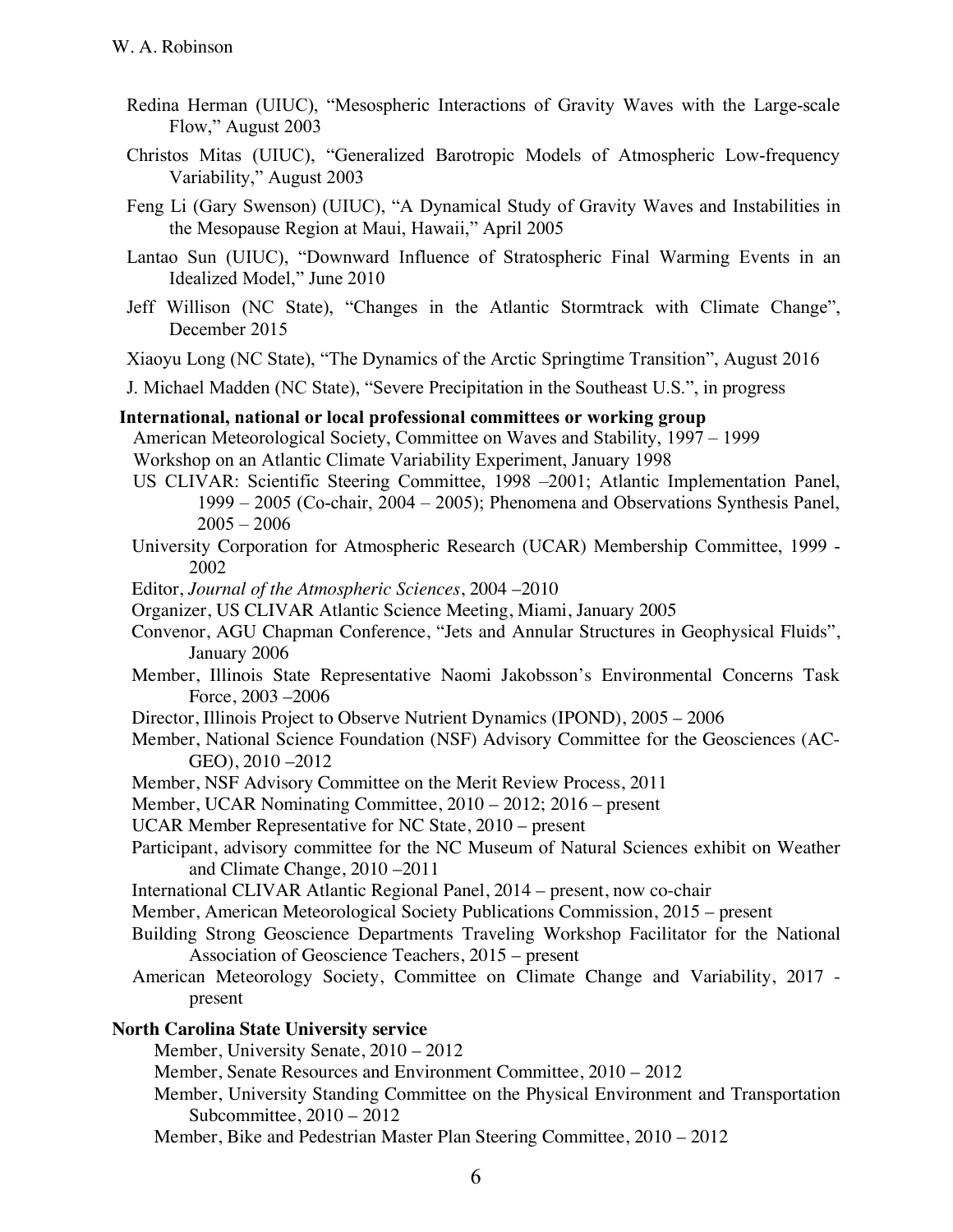Member, Faculty Committee on Honorary Degrees, 2010 – 2011

- Member, Campus Sustainability Team, 2011 2016
- Co-Chair, Academics Working Group of the Sustainability Council, 2016 present
- Member, Search Committee for Faculty Cluster Leadership in Public Science, 2015 2017
- Member, University Committee on Courses & Curriculum, 2017 present

# **Department of Marine, Earth, and Atmospheric Sciences service**

Chair, seminar committee, 2009 – 2011 Member, committee on peer evaluation of teaching, 2010 – 2011 Member, course and curriculum committee, 2009 – 2011; 2017 – present Chair, committee on peer evaluation of teaching, 2017 – present Member, committee for post-tenure review, 2017 – present

# **Presentations**

- "Numerical simulations of a wave-1 minor warming," 19th General Assembly of the IUGG, August 1987
- "Potential vorticity thinking," NASA Goddard Institute for Space Studies, July 1988.
- "The modification of the zonal mean flow during baroclinic life cycles," 7th AMS Conference on Atmospheric and Oceanic Waves and Stability, April 1989
- "The dynamics of low-frequency variability in a simple model of the global atmosphere," Department of Meteorology, University of Wisconsin, Madison, April 1990
- "The dynamics of low-frequency variability in a simple model," NCAR Workshop on Dynamical Extended Range Forecasting, June 1990
- "Mechanisms of low-frequency variability in a simple global model with orography," 8th AMS Conference on Atmospheric and Oceanic Waves and Stability, October 1991
- "Zonally symmetric variations in a model atmosphere," Lamont-Doherty Geological Observatory of Columbia University, January 1992
- "Linear models of planetary waves: Results and implications," NASA Ames Research Center, March 1992
- "Zonally symmetric variability in a simple global model," August 1992 at: Department of Environmental Sciences, University of East Anglia, Norwich, UK, Department of Applied Mathematics and Theoretical Physics, Cambridge Univ., Cambridge, UK, Department of Meteorology, University of Reading, Reading, UK
- "Why long-range forecasting won't work," Department of Physics, Bradley University, Peoria, Illinois, November 1992
- "Transient eddy feedback and low-frequency variability," 17th Stanstead Seminar, Lennoxville, Quebec, June 1993
- "Low-frequency dynamics and long-range forecasting," University of Wisconsin, Madison, March 1994
- "Linear and nonlinear barotropic governors in a simple model of the general circulation," 9th AMS Conference on Atmospheric and Oceanic Waves and Stability, Big Sky, Montana, June 1995
- "Zonally symmetric low-frequency variability in middle latitudes," National Center for Atmospheric Research, Boulder, Colorado, and at NOAA/CDC, Boulder, Colorado,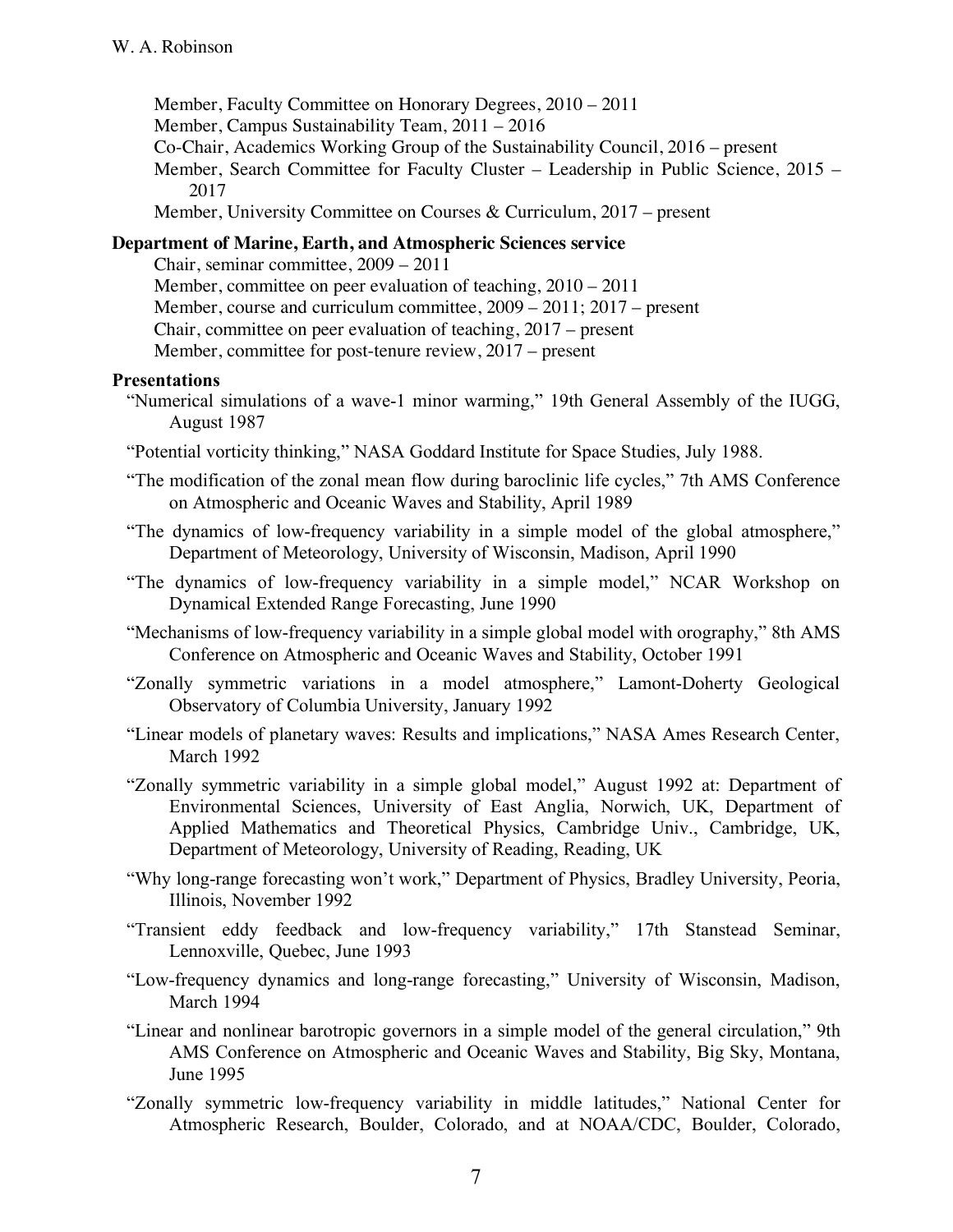February 1996

- "Climate variability driven by mid-latitude chaos," Weizmann Institute, Rehovot, Israel, March 1997
- "'Modeling the Earth System': a new interdisciplinary STELLA-based course at the University of Illinois," Spring Meeting of the American Geophysical Union, Baltimore, Maryland, May 1997
- "On the dynamics of the observed zonal index," AMS Conference on Atmospheric and Oceanic Fluid Dynamics, Tacoma, Washington, June 1997
- "Climate variability in middle latitudes—the unpredictable continuum," Lamont-Doherty Earth Observatory, Palisades, New York, March 1998
- "The frequency dependence of transient eddy feedback," Climate Diagnostics Center and Colorado Research Associates, both in Boulder, Colorado, July 1998
- "Self-maintenance of baroclinic jets by transient-eddy feedback and surface drag," AMS Conference on Atmospheric and Oceanic Waves and Stability, New York, New York, June 1999
- "Where's the heat? Insights from GCM experiments into the lack of Eastern US warming," presented at the AMS 12th Symposium on Global Change and Climate Variations, Albuquerque, New Mexico, January 2001
- "Does the troposphere care about the stratosphere?" invited AMS Conference on Atmospheric and Oceanic Waves and Stability, Breckenridge, Colorado, June 2001
- "Forced and free variability in the extratropics: the ocean, the stratosphere, and eddy feedback," McGill University, Montréal, November 2001
- "How does the stratosphere influence the troposphere?" invited AGU Fall meeting, San Francisco, December 2001
- "How might the stratosphere influence the troposphere?" Climate Diagnostics Center, Boulder, Colorado, January 2002
- "Dynamical influences of the winter stratosphere on the troposphere," NASA Goddard Institute of Space Studies, New York, New York, May 2002
- "Why are there annular modes?" Georgia Institute of Technology, Atlanta, Georgia, October, 2002
- "How does the stratosphere influence the troposphere?" invited International Symposium on Stratospheric Variations and Climate, Fukuoka, Japan, November 2002
- "Downward influence of the stratospheric polar vortex," California Institute of Technology, Pasadena, California, November 2002
- "How does the stratosphere influence the troposphere in mechanistic GCMs?" invited Workshop on the Role of the Stratosphere in Tropospheric Climate, Whistler, British Columbia, April 2003.
- "Eddy-driven jets from a mean flow perspective," American Meteorological Society 14th Conference on Atmospheric and Oceanic Fluid Dynamics, San Antonio, June, 2003
- "On the physical reality of annular modes," invited IUGG2003, Sapporo, Japan, July 2003
- "Negative viscosity redux: jets, annular variability, and eddy generation", Colorado State University, February 2004: Columbia University & State University of New York –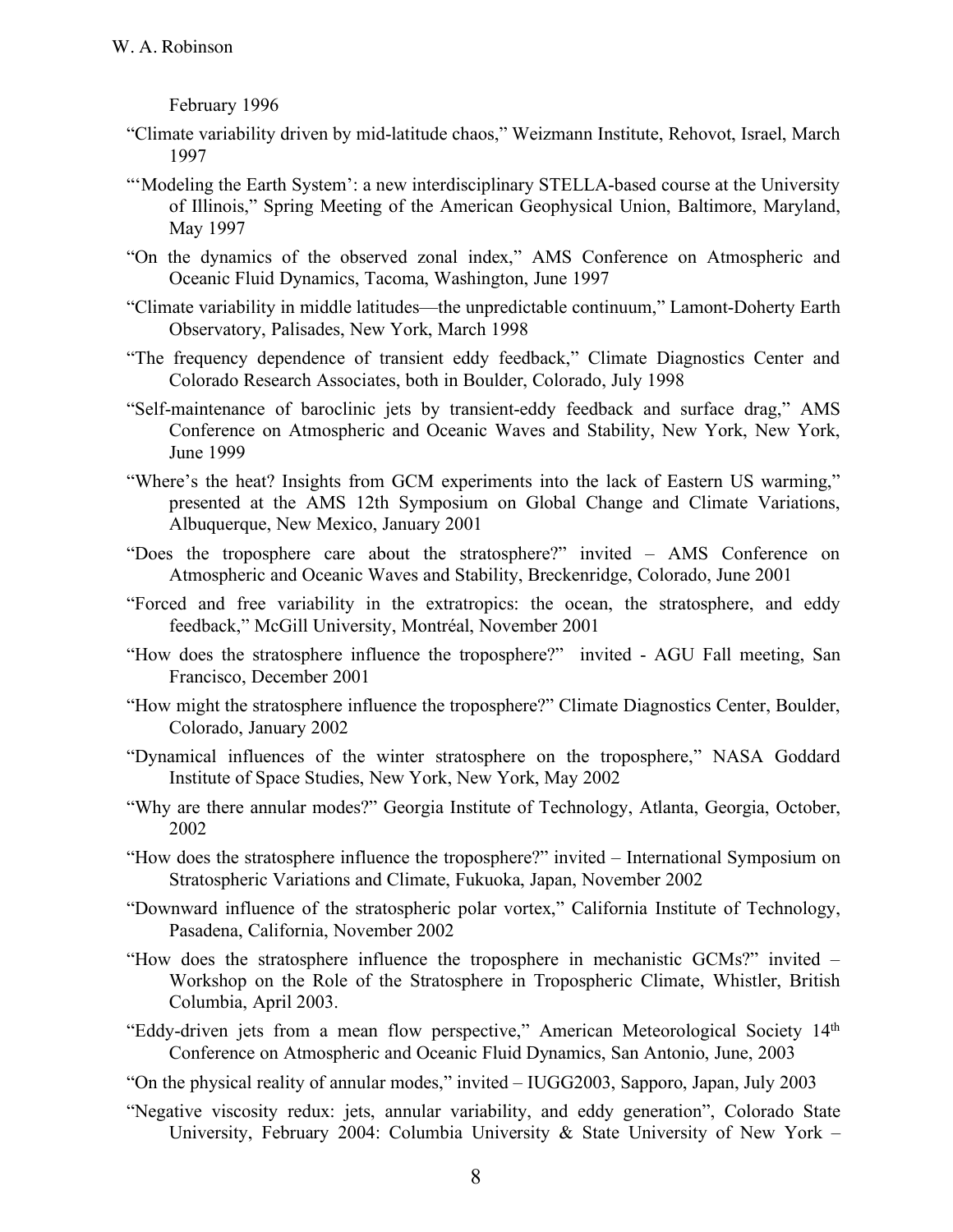Stony Brook, March 2004

- "Dynamical mechanisms for stratospheric influences on the troposphere", invited SPARC 3rd General Assembly, Victoria, B.C., August 2004
- "Eddy mediated interactions between low latitudes and the extra-tropics", invited Conference on the Global Circulation of the Atmosphere, Pasadena, November 2004
- "Implications of eddy-zonal flow interactions in the troposphere for the mean climate and its variability," MIT, April 2005
- "Atmospheric dynamics of the zonally symmetric extratropical response to ENSO," invited 15<sup>th</sup> AMS Conference on Atmopsheric and Oceanic Fluid Dynamics, Boston June 2005
- "Why do baroclinic eddies increase the temperature gradient?" 15<sup>th</sup> AMS Conference on Atmospheric and Oceanic Fluid Dynamics, Boston June 2005
- "Self-maintaining eddy-driven jets" NOAA/CIRES Climate Diagnostics Center, Boulder, CO, June 2005
- "Adventures of a stratospherean in the troposphere: Insights from wave-zonal flow dynamics into the circulation of the troposphere," Harvard University, Cambridge, MA, March, 2007
- "Global greenhouse warming," Arlington Civic Federation, Arlington, VA, June 2007
- "How does the weakening Hadley cell in global warming cause subtropical drying?" American Meteorological Society 16<sup>th</sup> Conference on Atmospheric and Oceanic Fluid Dynamics, Santa Fe, NM, July 2007
- "Atmospheric jets: From fluid dynamics to Southwest drought," Geologic Society of Washington, September 2007
- "Basic climate change science," South Dakota School of Mines, Rapid City, SD, October 2007
- "Intraseasonal stratosphere-troposphere coupling and tropospheric prediction," Climate Diagnostics and Prediction Workshop, Tallahassee, FL, October 2007
- "Self-maintaining jets and subtropical drying in the greenhouse," University of Maryland-College Park, MD, November 2007
- "Downward influences from the stratosphere: implications for climate, forecasting, and the springtime transition," Naval Research Laboratory, Washington, D.C., November 2007
- "Climate change for dummies: a systems thinking approach to global warming," Central North Carolina Chapter of the American Meteorological Society, Raleigh, NC, November 2009
- "It's all connected: model biases, gravity waves, and the dynamics of the general circulation" University of Illinois, Urbana, Illinois, March, 2010; North Carolina State University, Raleigh, NC, April, 2010; University of Toronto, July 2010
- "The predictability of stratospheric warming events: more from the troposphere or the stratosphere?" American Geophysical Union Fall Meeting, San Francisco, CA, December 2010
- "Earth's greenhouse blanket: the basic science of global warming," North Carolina Museum of Natural Sciences, Raleigh, NC, January 2011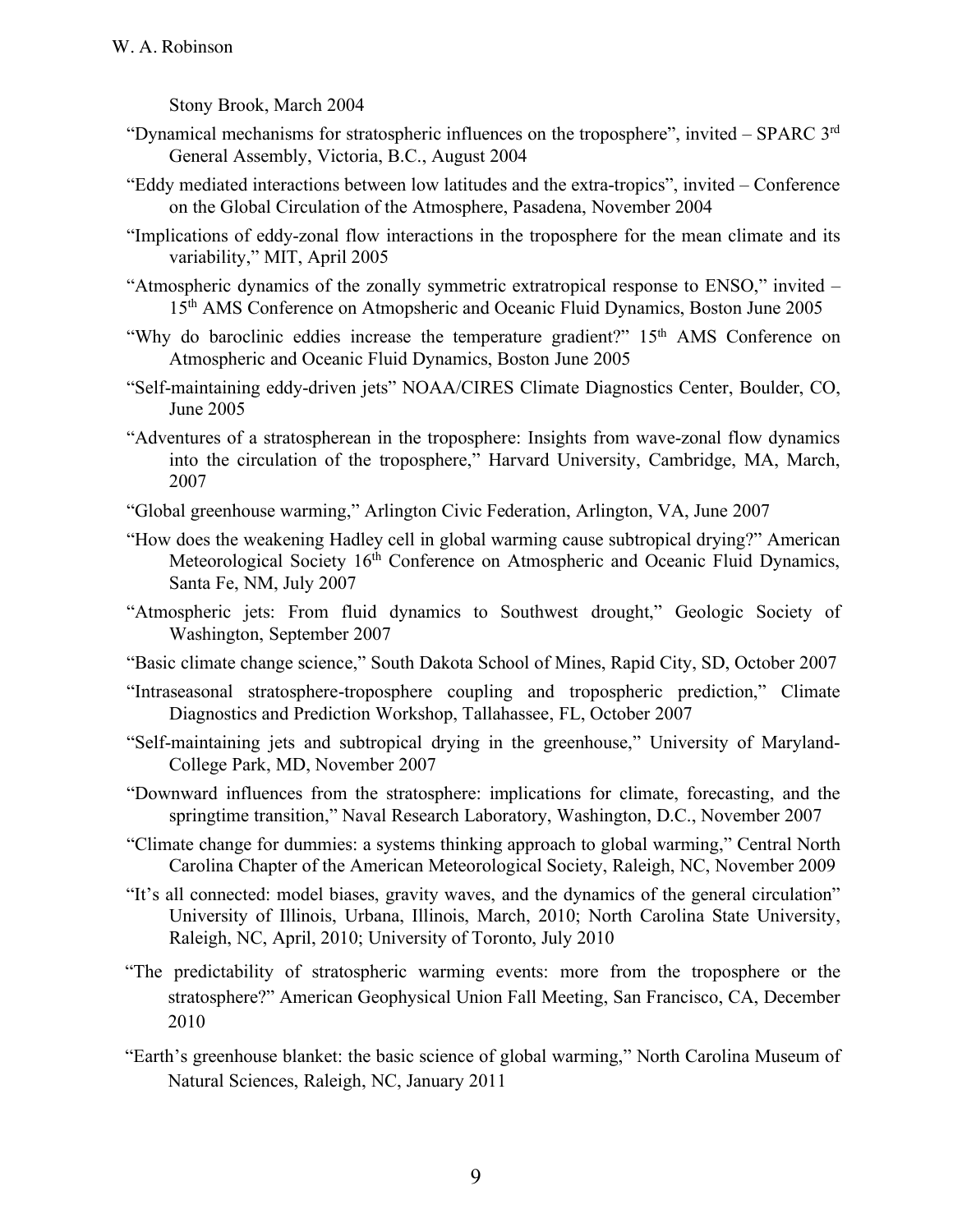- "Commitment, chaos, and noise: insights into global warming from the world's simplest climate models," University of Georgia, Athens, GA, April 2011
- "Downward influence: how stratospheric dynamics informs our understanding of the troposphere," University of Georgia, Athens, GA, April 2011
- "The role of diabatic processes in the North Atlantic storm track: A potential vorticity diagnosis," Johns Hopkins University, Baltimore, MD, May 2011
- "Jet and storm track variability and change: adiabatic QG zonal averages and beyond," (invited), AGU Fall meeting, San Francisco, CA 2013
- "How will the storm track change? High-resolution studies of the future of North Atlantic atmospheric circulation and weather," Duke University, Durham, NC, November 2013; University of Texas, Austin, TX, January 2014; Texas A&M University, College Station, TX, March 2014; Penn State University, State College, PA, November 2015; University of Barcelona, November 2015; Oxford University, October 2016; United Kingdom Meteorological Office, November 2016; Cambridge University, December 2016

"The science of climate change," Fayetteville NC Public Library, April 2015

"Arctic Spring," United Kingdom Meteorological Office, December, 2016

### **Membership in professional societies**

American Meteorological Society American Geophysical Union National Association of Geoscience Teachers Geological Society of America

### **Research grants**

*Title:* The Generation of Extra-Tropical Low-Frequency Variability (UIUC) *Sponsor:* National Science Foundation *Period:* January 1, 1989 – December 31, 1990 *Amount:* \$107,185 *Capacity:* Principal Investigator

*Title:* Dynamics of Stratospheric Planetary Waves (UIUC) *Sponsor:* NASA *Period:* March 1, 1989 – February 28, 1992 *Amount:* \$296,564 *Capacity:* Principal Investigator

*Title:* Internal Generation of Low and Ultra-low Frequency Variability in the Atmosphere (UIUC) *Sponsor:* NSF *Period:* March 1, 1991 – February 28, 1993 *Amount:* \$120,000 *Capacity:* Principal Investigator

*Title:* Low-Frequency Variability in the Extratropical Atmosphere (UIUC) *Sponsor:* NSF *Period:* March 1, 1993 – August 31, 1996 *Amount:* \$227,481 *Capacity:* Principal Investigator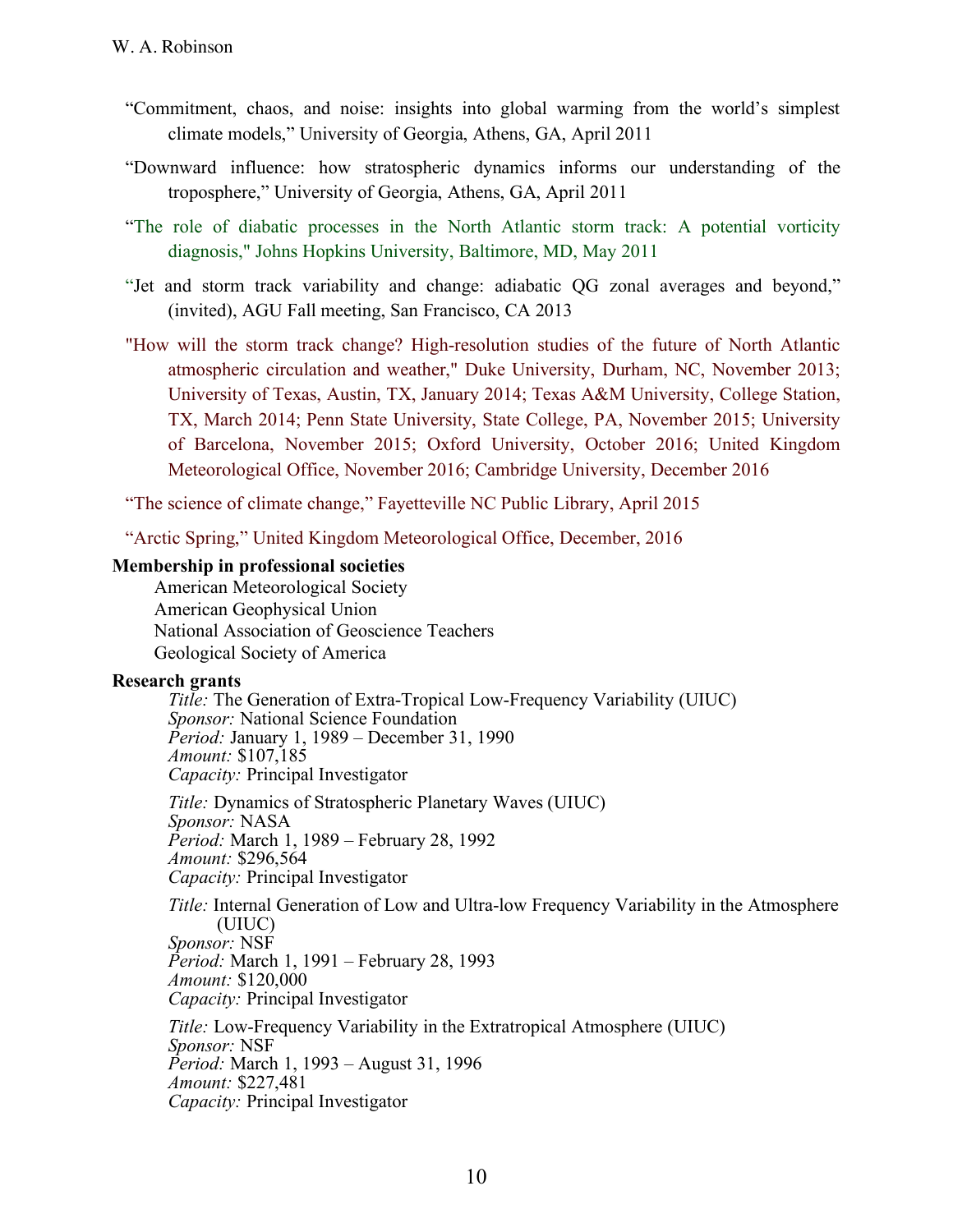*Title:* A Modeling and Diagnostic Study of Stationary Waves and Low-Frequency Anomalies (UIUC) *Sponsor:* NOAA, Office of Global Programs *Period:* March 1, 1995 – February 28, 1998 *Amount:* \$307,832 *Capacity:* Co-principal Investigator with Mingfang Ting *Title:* Cooperative University-based Program in Earth System Science Education (UIUC) *Sponsor:* Universities Space Research Association *Period:* September 1, 1995 – August 31, 1999 *Amount:* \$84,000 *Capacity:* Principal Investigator *Title:* Observational and Numerical Studies of the Momentum Budget of the Extratropical Summertime Mesosphere (UIUC) *Sponsor:* NSF (subcontract with University of Michigan) *Period:* January 1996 – December 1996 *Amount:* \$12,700 *Capacity:* Principal investigator *Title:* Low-frequency Variability in the Extratropical Atmosphere (UIUC) *Sponsor:* NSF *Period:* September 1996 – August 2000 *Amount:* \$188,528 *Capacity:* Principal Investigator *Title:* The Zonally Symmetric Response to ENSO (UIUC) *Sponsor:* NOAA *Period:* May 1997 – December 2000 *Amount:* \$146,095 *Capacity:* Principal Investigator *Title:* The Modeled Impact of Mid-latitude SST Anomalies on the Atmosphere and Its Dependence on GCM Climatology (UIUC) *Sponsor:* NOAA *Period:* May 1997 – April 2000 *Amount:* \$155,297 *Capacity:* Co-investigator with Dr. Shiling Peng, at the University of Colorado *Title:* Stochastic Linear Modeling of the Planetary Wave Climate of the Stratosphere (UIUC) *Sponsor:* NSF *Period:* September 1997 – August 2001 *Amount:* \$117,334 *Capacity:* Principal Investigator *Title:* Dynamics of Atmospheric Response to Midlatitude SST Anomalies (UIUC) *Sponsor:* NSF *Period:* June 1, 1999 – May 31, 2002 *Amount:* \$42,105 *Capacity:* Principal Investigator *Title:* Collaborative Research: A Diagnostic and Modeling Study of Stratosphere-Troposphere Coupling in the Arctic Oscillation (UIUC) *Sponsor:* NSF *Period:* June 1, 2000 – May 31, 2003 *Amount:* \$272,917 *Capacity:* Principal Investigator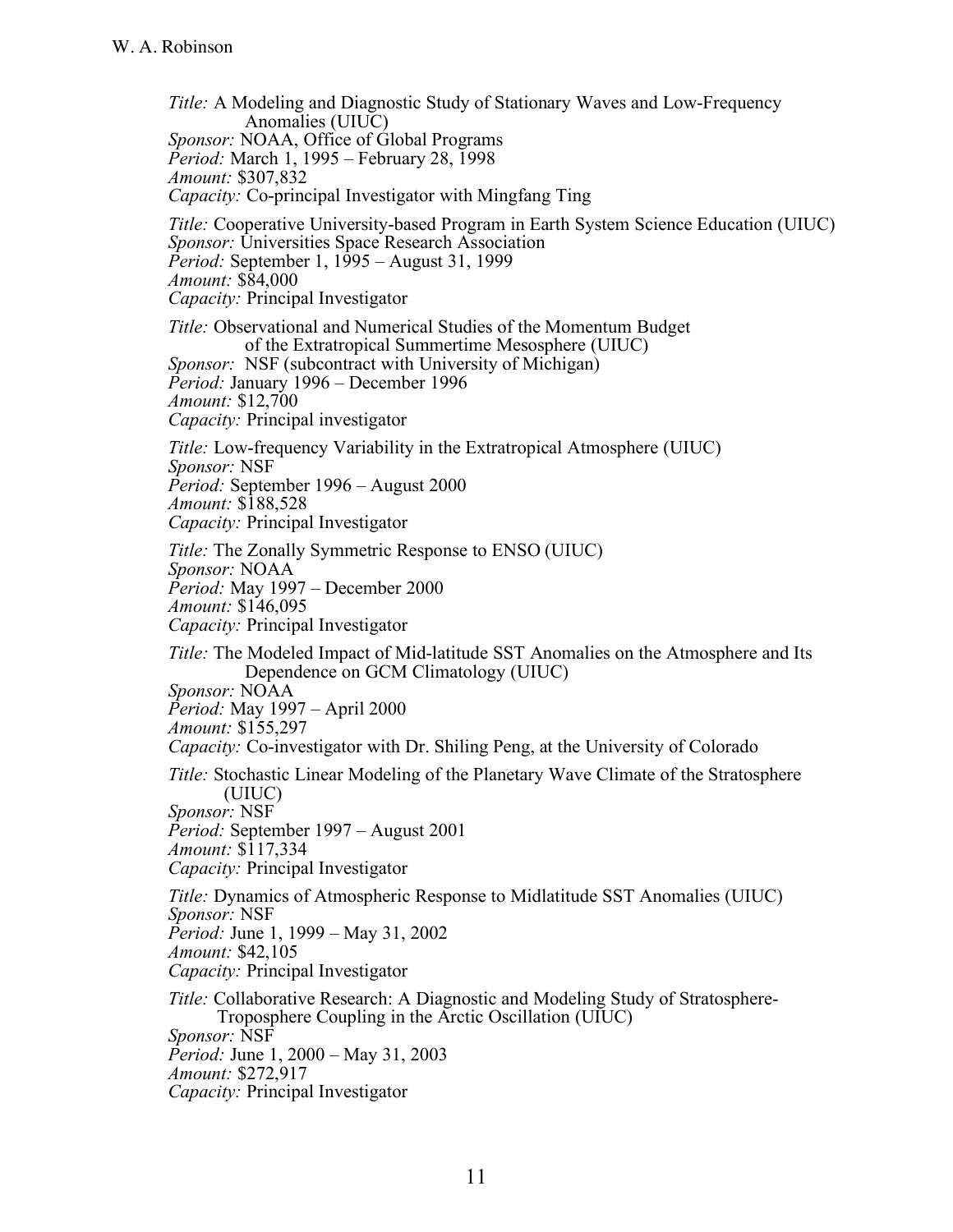*Title:* Low-frequency Variability in the Extratropical Atmosphere (UIUC) *Sponsor:* NSF *Period:* September 1, 2000 – February 28, 2002 *Amount:* \$63,166 *Capacity:* Principal Investigator *Title:* Tropical and Extratropical SST Forcing of the NAO (UIUC) *Sponsor:* NOAA *Period:* March 1, 2003 – February 28, 2006 *Amount:* \$60,000 *Capacity:* Principal Investigator *Title:* Dynamics of Intraseasonal Extratropical Variability (UIUC) *Sponsor:* NSF *Period:* January 1, 2003 – December 31, 2005 *Amount:* \$274,457 *Capacity:* Principal Investigator *Title:* Collaborative Research: An Observational and Modeling Study of Spring Onset in the Northern Hemisphere Circulation (UIUC) *Sponsor:* NSF *Period:* May 1, 2005 – September 30, 2010 *Amount:* \$214,011 *Capacity:* Principal Investigator *Title:* How Will Global Warming Change the Storm Tracks? Investigating the Importance of Diabatic Processes Using High-resolution Simulations (NC State) *Sponsor:* NSF *Period:* September 15, 2010 – September 14, 2016 *Amount:* \$575,753 *Capacity:* Co-principal Investigator with Prof. Gary Lackmann *Title:* High-resolution Modeling Studies of the Changing Risks of Damage from Extratropical Cyclones (NC State) *Sponsor:* Bermuda Institute for Ocean Sciences *Period:* October 1, 2010 – September 30, 2012 *Amount:*\$90,000 *Capacity:* Principal Investigator *Title:* Collaborative Research: The Arctic Springtime Transition: Dynamics, Impacts, and Future Changes (NC State) *Sponsor:* NSF *Period:* September 1, 2011 – August 31, 2016 *Amount:*\$267,274 *Capacity:* Principal Investigator *Title:* Warming holes: Can climate models represent the variability and sources of regional temperature trends in the Continental United States? (NC State) *Sponsor:* NSF *Period:* March 1, 2011 – October 31, 2013 *Amount:* \$30,000 *Capacity:* Principal Investigator